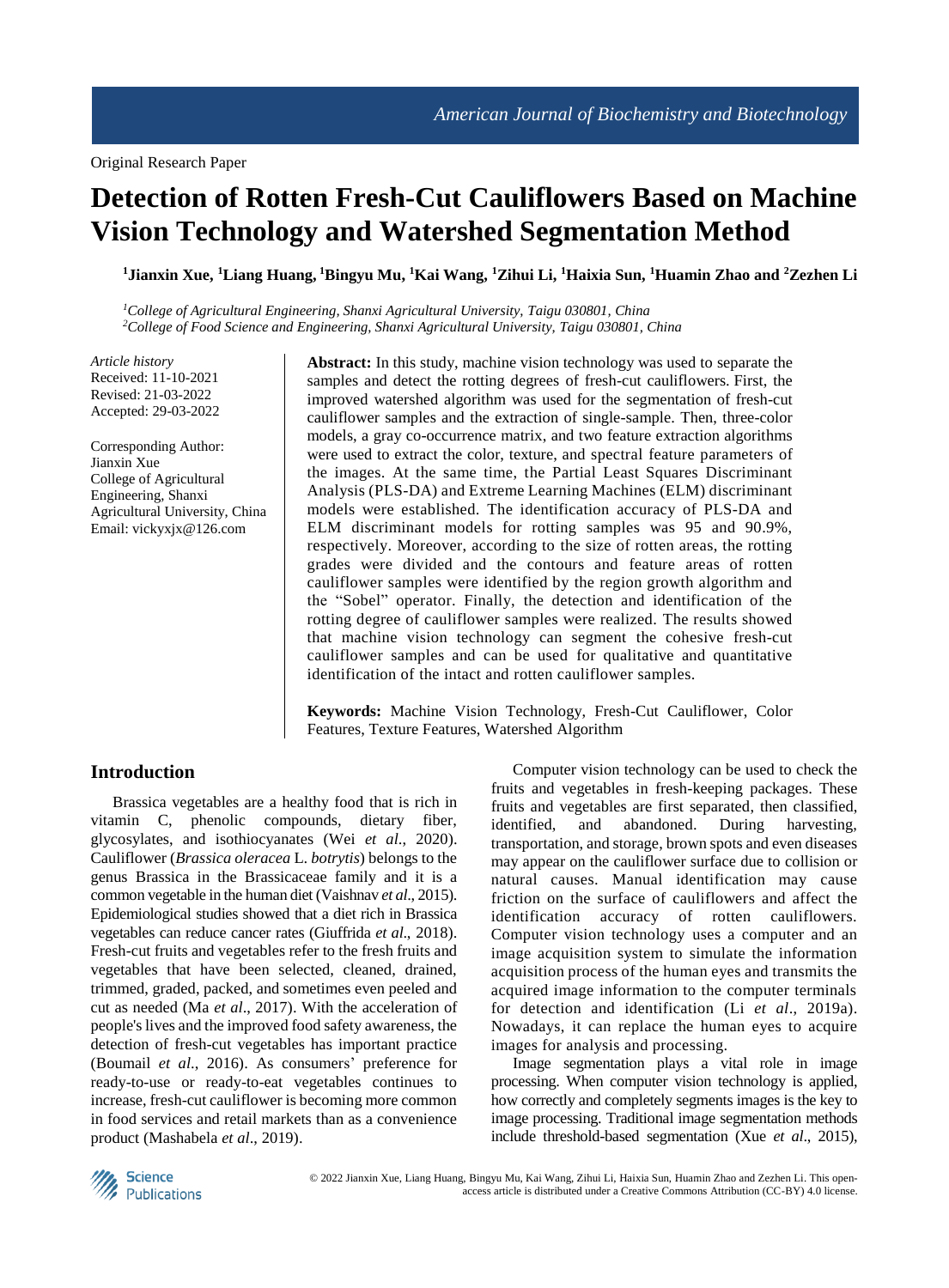clustering (Shen *et al*., 2018), and the neural network method (Gao *et al*., 2019; Costa *et al*., 2021). The watershed transform has the advantages of small computational complexity, high accuracy, sensitivity to detail changes, continuous single-pixel segmentation lines, and enclosed segmentation regions (Ma *et al*., 2021).

The scabs adhered to the cotton leaves were segmented and detected (Zhang *et al*., 2018). Combined with the H-minima function, the mathematical morphology was coupled to improve the watershed and segment the remote sensing images (He *et al*., 2020). Generally, the watershed algorithm is an image adhesion segmentation method with wide application and stable segmentation results. However, the traditional watershed algorithm would result in over-segmentation due to excessive local extremum (Li *et al*., 2019b). If the traditional watershed algorithm is improved for increasing segmentation efficiency, the over-segmentation reduction would be one of the keys to explore.

In addition, computer vision technology has also been widely applied in the classification, maturity, diseases, and pests of fruits and vegetables. For example, it was used to extract the shape, color, and texture characteristic parameters of barley sample images (Szczypiński *et al*., 2015). A variety identification model with an average identification rate of 80% was established to accurately identify the barley varieties. Combined with the Convolutional Neural Network (CNN), computer vision technology detected the intactness of wheat grains with an average recognition rate of 96.67% (Zhu *et al*., 2020). It was also used to identify and study the surface defects of carrots in HIV color space (Xie *et al*., 2020). The results showed that the shoulder, heads, bends, fractures, divarication, and surface cracks in carrot green could be detected and identified by computer vision technology and other image processing technologies. According to computer vision technology and deep learning, the shells, outer shells, and embryos of pecan fruits at different growth stages were monitored (Costa *et al*., 2021). Moreover, the Mask Region-CNN algorithm was used to segment and detect the targets and establish the growth curve, and prediction model. In this way, the average absolute error was controlled at 0.14-28.06%, and color ripe orange images were obtained under the lighting conditions of different fruit sizes. The adjusted red-blue image and tone images were used to identify these images with 83% accuracy (Zhao *et al*., 2016). Although computer vision technology can detect the qualities of fruits and vegetables and its stability should be improved. In addition, the more eigenvalue inputs required for testing, the longer the model takes to detect.

The fruit images captured from high-speed CMOS sensors and lightweight CNN architecture were used to realize the recognition of fresh/rotten apples, fresh/rotten oranges, and fresh/rotten bananas on different edge platforms (Ananthanarayana *et al.*, 2020). Whereas, a

single image can only be detected by a single sample and the detection efficiency needs to be improved. According to the deep learning and CNN model, a computer vision technology was designed to detect fruit freshness (Valentino *et al*., 2021). The classification of fruit freshness was realized, while the classification of grades was not. Based on the state-of-the-art deep learning techniques and stacking ensemble methods, an efficient and effective machine vision system was proposed to offer a non-destructive solution for visual inspection automation of fruit freshness and appearance (Ismail and Malik, 2021). Currently, there are few reports on the quality test of fresh-cut cauliflowers.

On this basis, computer vision technology was applied to segment and identify cauliflowers and detect the rotting degrees. First, the morphology technology incorporated watershed changes to segment adhesive images. Then, the segmented images with specific feature parameters were extracted and optimized and the rotting samples of fresh-cut cauliflowers were detected through different identification models. Finally, the region growing algorithm was used to extract the outline and feature regions of rotten cauliflower samples.

## **Materials and Methods**

## *Experimental Materials*

The test samples of cauliflowers were collected from the farmer's market in Taigu County, Shanxi Province, China, and shipped to the laboratory on the same day. The plastic gloves were worn throughout the process. After that, they were cut into small samples with blades and one stem was kept for each sample. These small processed samples were put in boxes and wrapped with a fresh-keeping membrane for storage. The sample images were collected in 5 days and they were edge-cut by watershed segmentation. Using the K-S algorithm, the samples were grouped into a calibration set and a prediction set in a proportion of 3:1. For the intact samples, 90 were used for the correction set and 30 for prediction. For the rotten samples, 72 were used for correction and 25 for prediction.

### *Image Processing System and Methods*

The image acquisition system is composed of a darkroom, a camera, a ring light source, and a stage. The darkroom wrapping with black cloth could prevent interference from the outside. The brightness of the light source can be adjusted appropriately and the stage height was adjusted to 240 mm. The brown spots on the sample surfaces were focused for clearer image pixels.

First, the irrelevant edge information in the original images was removed by using the open-close-based reconstruction morphology technology. At the same time, the maximum and minimum values of the grayscale images were highlighted. Then, the local minimum was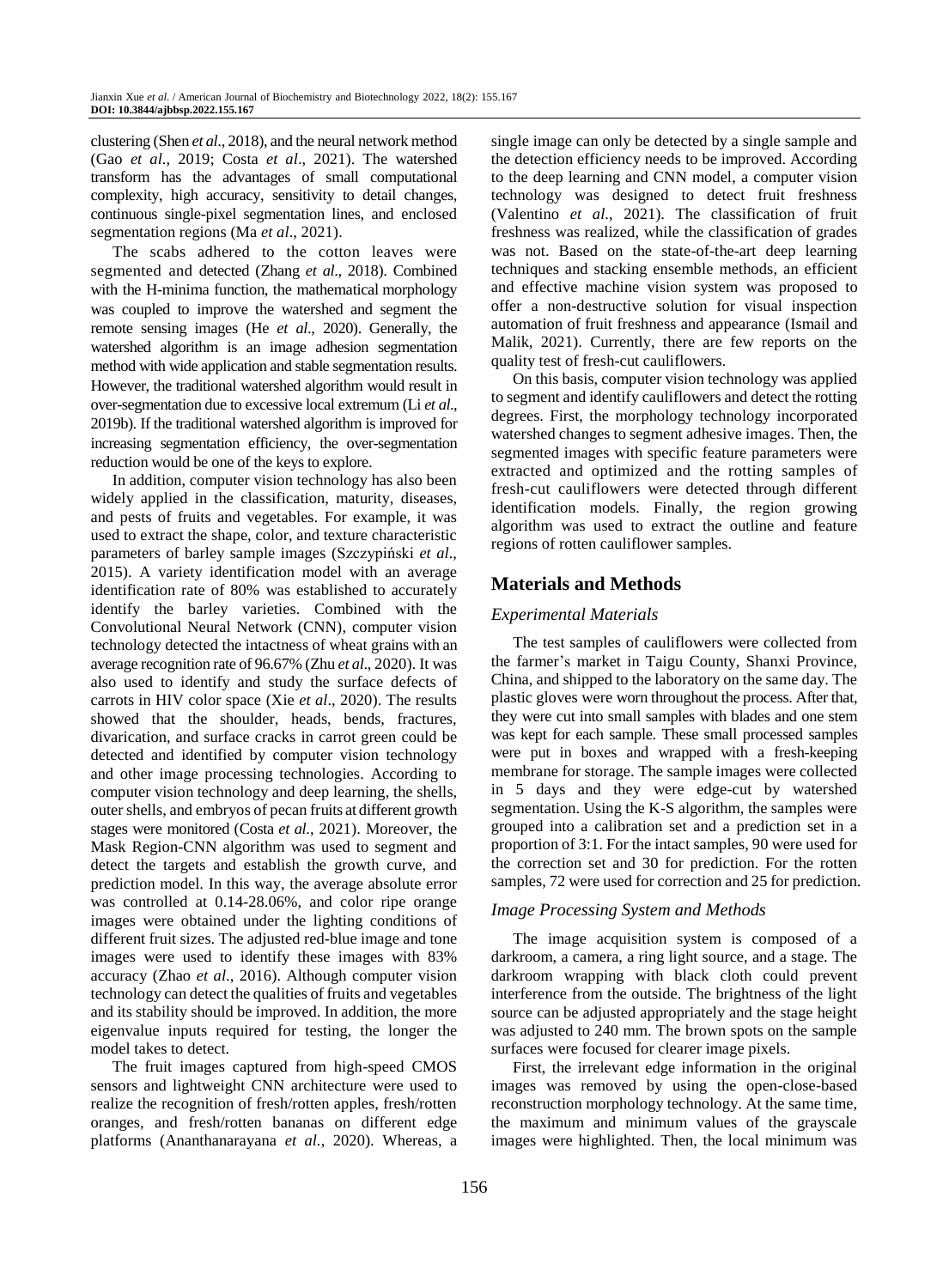calculated to label the foreground image and the background image was obtained by threshold segmentation. The Euclidean matrix of the background image was calculated to obtain the watershed ridge graph. The background of the sample image was removed and the feature variables were extracted with Matlab R2016b. The Competitive Adaptive Reweighted Sampling (CARS) and Regression Coefficient (RC) methods were used to optimize the preferred eigenvalues. These values were taken as the outputs to establish the Partial Least Squares Discriminant Analysis (PLS-DA) and Extreme Learning Machines (ELM) identification models, respectively. Finally, the outline and feature region of the rotten cauliflower samples were identified by the region growing algorithm to identify and test the rotting degree. The flowchart of image processing is shown in Fig. 1.

## *Image Segmentation based on Morphology and Watershed Transform*

The RGB image is converted into a gray image by RGB 2 grays. The gradient amplitude image of the original image is calculated as follows (Wang and Luo, 2021):

$$
gradmag = \sqrt{\left(\frac{\partial f}{\partial x}\right)^2 + \left(\frac{\partial f}{\partial y}\right)^2}
$$
 (1)

Among them,  $\partial f / \partial y$  is the Sobel operator used to obtain the filtering modulus in the vertical direction of the image and  $\partial f/\partial y$  is the filtering modulus in the horizontal direction. The watershed of the original gradient amplitude image is calculated by the watered function, which is then filled into a color image.

## *Extraction and Optimization of Sample Color and Texture Features*

After extracting RGB color features, it can be transformed into an HSI color model expressed by hue, saturation, and brightness (Guo, 2020). The conversion formula is as follows:

$$
H = \arccos \frac{2R - B - G}{2 \times \sqrt{(R - G)^{2} (R - B)(G - B)}}
$$
(2)

$$
S = 1 - \frac{3 \cdot \min(R, G, B)}{R + G + B} \tag{3}
$$

$$
I = \frac{1}{3}(R + G + B)
$$
 (4)

When  $B \le G$ , *H* is 1-180. When  $B \ge G$ ,  $H = 180$ -*H*, the mean and variance of G, B, H, S, I,  $L^*$ ,  $a^*$ ,  $b^*$  components are calculated by means and (std.) functions.

Texture features represent the important information on surface structure arrangement. Gray Level Co-occurrence Matrix (GLCM) is a common method to extract texture features. There are some differences in the surface tissue structure between intact and rotten cauliflowers, which can be used to identify their integrity of them. When the pixel value of the image is close, the energy value is high. Entropy is the level of chaos, which represents the linear correlation of image grayscale (Xue *et al*., 2015). The calculation formulas of texture eigenvalue energy (ASM), Entropy (ENT), second moment of inertia (CON), Correlation (COR), and Inverse Difference Moment (IDM) are as follows:

$$
ASM = \sum_{i} \sum_{j} P(i, j)^2
$$
 (5)

$$
ENT = -\sum_{i} \sum_{j} P(i, j) \lg P(i, j) \tag{6}
$$

$$
CON = \sum_{i} \sum_{j} (i - j)^{2} P(i, j)
$$
\n(7)

$$
COR = \frac{\sum \sum (i - \overline{x})(j - \overline{y})P(i, j)}{\sigma_x \sigma_y}
$$
(8)

$$
IDM = \sum_{i} \sum_{j} \frac{1}{1 + (i - j)^2} P(i, j)
$$
\n(9)

where,  $p(i, j)$  is the pixel value of abscissa *i* and ordinate *j*.

## *Detection Model*

ELM is a machine learning method based on the feed-forward neural network. It has higher learning efficiency and generalization ability than a support vector machine (Song *et al*., 2018). To save time, the number of hidden layer neurons is set as the number of input types and the activation function is the sigmoidal function. The calculation of the sigmoidal function is as follows:

$$
sigmoid = \frac{1}{1 + e^{-tempH}}\tag{10}
$$

where *tempH* is the product of input weight and correction set input matrix.

PLS-DA is a statistical method of stepwise multiple regression. It projects the predictive and observed variables into a new space to find a linear regression model. The PLS model is established by the unscramble *x* software and then the principal components were extracted for linear analysis to effectively predict the output results (Yin *et al*., 2021).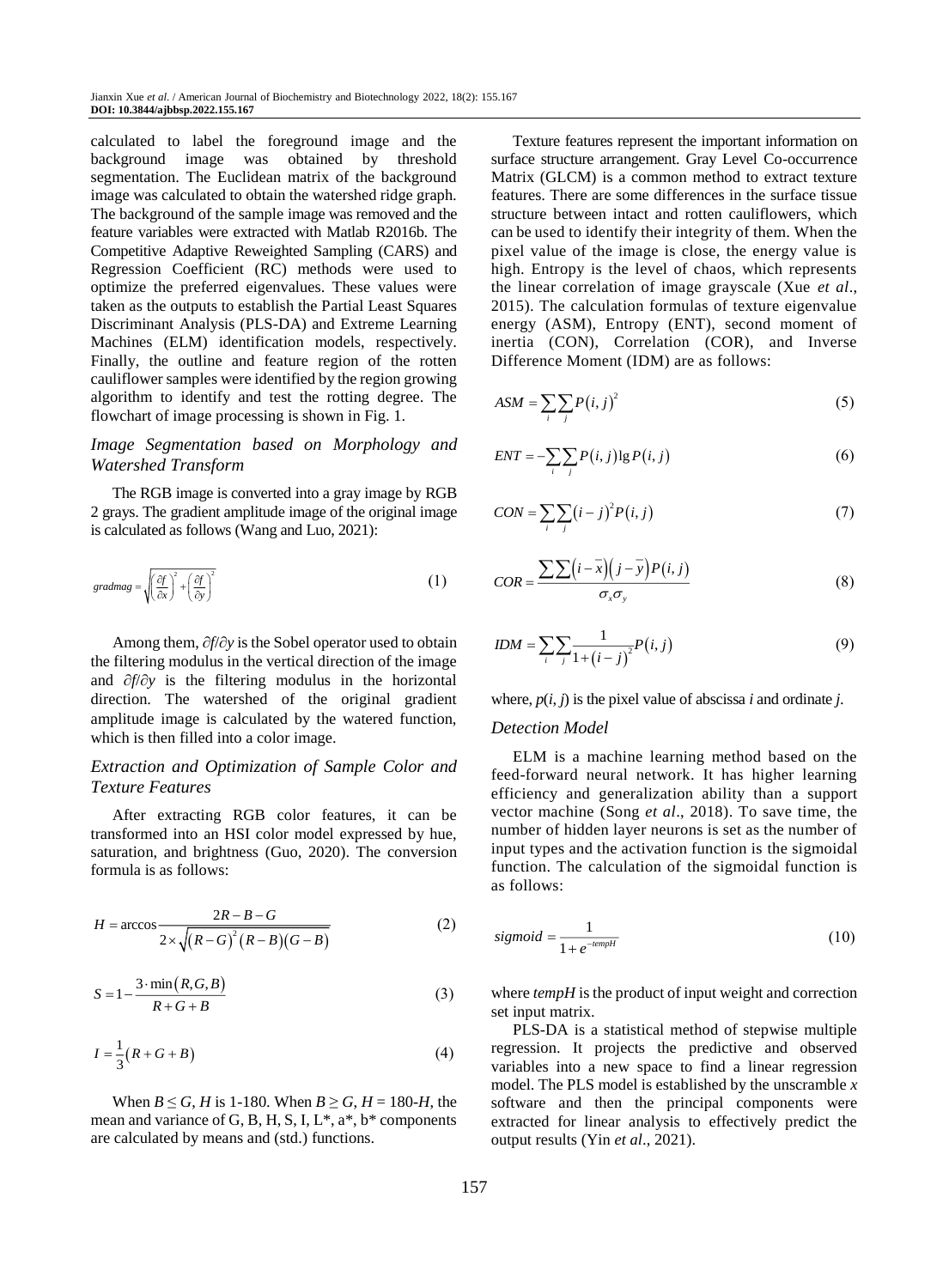

**Fig. 1:** Flow chart of the image processing algorithm

## **Results**

## *Image Segmentation by the Morphology Technology and Watershed Transformation*

#### *Background Removal of Sample Images*

During image acquisition, test-independent information can be collected from the background and errors would occur. At this time, the background needs to be removed to improve image quality. The grayscale images of samples are binarized and a proper threshold is selected by the gray thresh function. If the value is below the threshold, the pixel would be "0" and the pixel area will be darkened; on the contrary, the pixel would be "1" and the pixel area would be white. The boundary of sample images is extracted by using the mathematical morphology, i.e., the corrosion and expansion algorithms. To extract an intact outline boundary, the sample-related information is magnified with the expansion algorithm, and several pieces of irrelevant information are removed by the corrosion algorithm. The extracted boundary image is a result of the expanded image minus the corroded image. The expanded image might bring some irrelevant variables. Thereby these variables are removed by the "beware open" function and the filling is performed by the "imfill" function. For composition, the original image is operated by the "repmat" function and it had the same size as the background image. The last step is to combine the filled background image with the original image to obtain a background-removed image. Figure 2 is a process of removing the background of a small sample image.

## *Watershed Transformation Based on the Original Gradient Amplitude Image*

Figure 3 is the watershed transformation process of the gradient amplitude image for the original image. Figure 3(A) is the background removal image of the original image under the corrosion and expansion algorithms. Figure 3(B) is the gradient amplitude image of the original grayscale image filtered by the "Sobel" operator. Figure 3(C) is the

watershed transformation image of the original gradient amplitude image.

It can be seen that the watershed transform oversegments the original gradient amplitude and phase (Li *et al*., 2019b). This is mainly due to too many different minimum regions in the gradient amplitude of the original image and excessive reception basins are highlighted. Therefore, the watershed should be developed with several similar minimum regions to distinguish small samples along the limited reception basin edges (Ma *et al*., 2021).

## *Reconstruction-Based Foreground and Background Segmentation and Open Labeling*

Figure 4 is a result of grayscale image reconstruction and foreground labeling of the original image by an open operation. Figure  $4(A)$  is the grayscale of the original image. Figure 4(B) is the reconstruction image based on the open operation, where each part of the foreground is linked by a grayscale image-based morphological close operation. The threshold is set to 0-225 and the disk size is set to 10. Similar reception basin regions are combined and the foreground is segmented and labeled. Figure 4(C) is the local extremum of the reconstructed images where the opening operation is localized by the imgionalmax function. Figure 4(D) is the foreground label overlaid on the original image.

Figure 5 is the results of subdividing watershed ridge and modifying gradient amplitude image grouped based on skeleton influence. Figure 5(A) is a threshold graph of the reconstructed image based on an opening operation. Figure 5(B) finds the watershed ridgeline by setting the edge between reception basins to "0" and calculating the Euclid matrix of the threshold image. Figure  $5(C)$  is a color-labeled watershed ridge image. Figure 5(D) is an image of the smallest region in the original gradient amplitude image, which refers to the watershed ridge image and foreground label image by using the imimposemin function. In this way, there are only local minima in the foreground and background regions and the background can be segmented and labeled.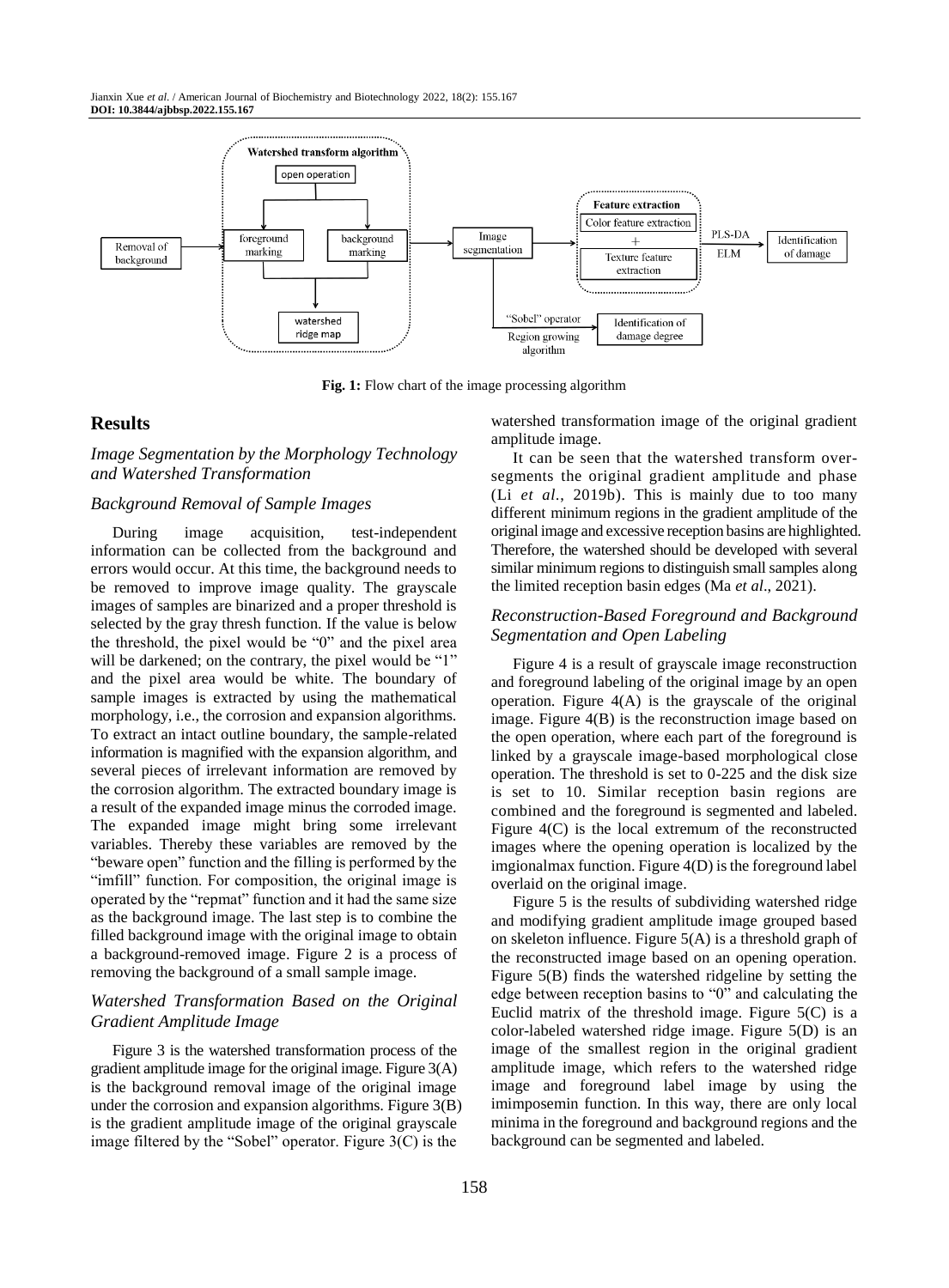## *Ridge Marking Map Based on Visual Technology*

Figure 6 is a color image of the label matrix with watershed ridges and labels overlaying the original image. Figure 6(A) is the background removal image of the original image. Figure  $6(B)$  is the label image where the original image overlaps with the foreground label, edge label and watershed ridge, i.e., the label image where Fig. 3(A) overlaps with Fig. 4(C), 5(B), and  $5(D)$ . Figure  $6(C)$  is the color image transformed from the original image by the Label 2 RGB function. Figure 6(D) is the label matrix overlaid on the original image. This image can clearly distinguish the edgesegmented samples with color. The segmented single samples are separated and the information is extracted for subsequent study.



**Fig. 2:** Background removal flowchart



**Fig. 3:** Watershed transformation process of original image (A) Background removal image (B) Filtered gradient amplitude image. (C) Watershed transformation image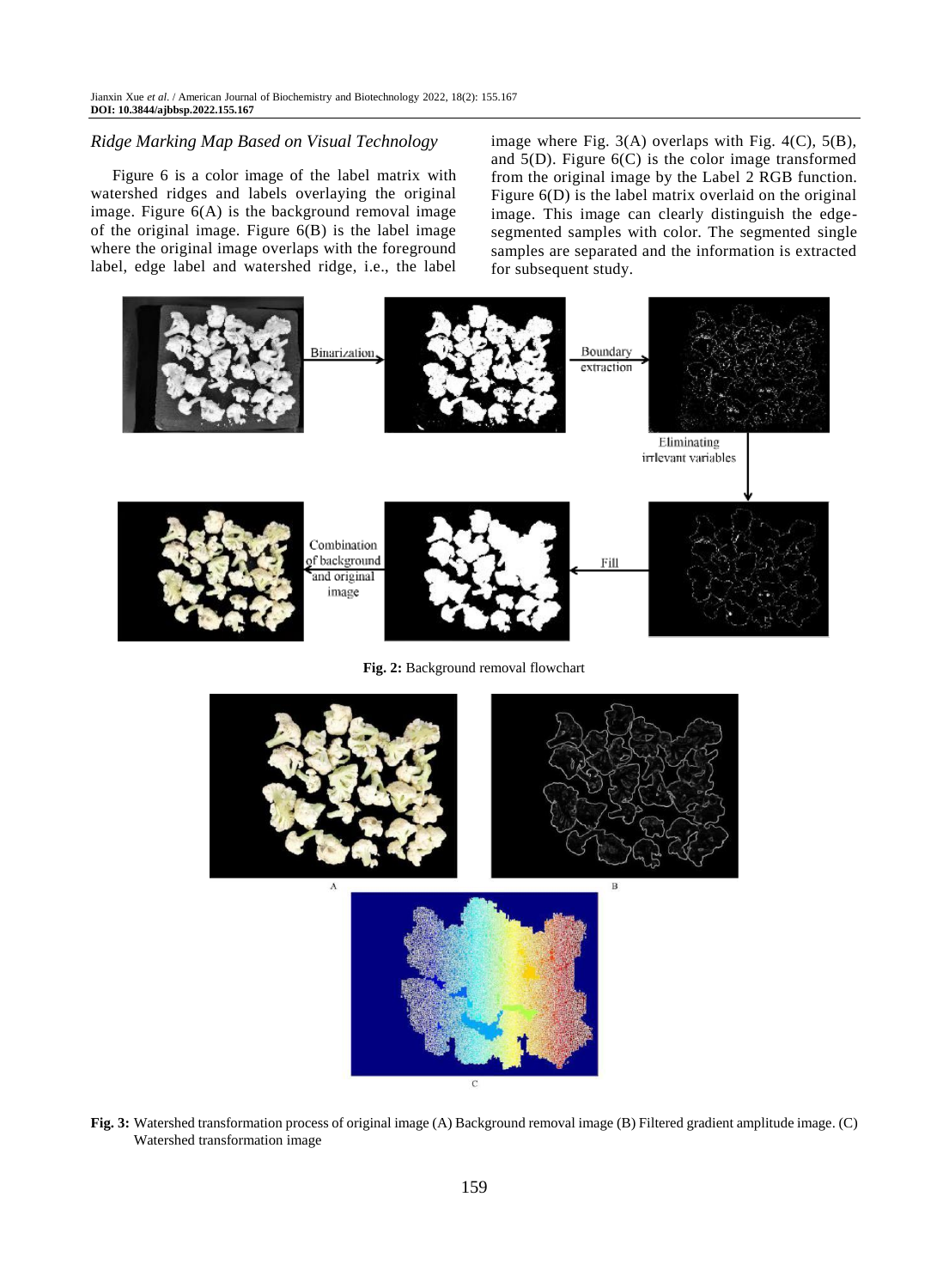Jianxin Xue *et al*. / American Journal of Biochemistry and Biotechnology 2022, 18(2): 155.167 **DOI: 10.3844/ajbbsp.2022.155.167**



**Fig. 4:** Reconstruction based on open and closed label image samples (A) Grayscale image; (B) Reconstructed image based on an open operation; (C) Foreground label; (D) Foreground label overlaying the original



**Fig. 5:** Background labels based on skeleton influence refinement (A) Threshold image; (B) Watershed transformation ridge graph; (C) Watershed transformation graph with color labels; (D) Optimized gradient

## *Identification Model of Rotten Cauliflower Samples Based on Computer Vision Technology*

Samples were segmented by the improved watershed algorithm. The color and texture features were extracted from these segmented single-sample images. A recognition model of rotten cauliflower samples was established using the extracted effective image information.

## *Extraction and Analysis of Image Eigenvalues Color Feature Extraction of Sample Images*

Three RGB (Lalabadi *et al*., 2020), HSI (Abbasgholipour *et al*., 2011), and L\*a\*b\* (Ayustaningwarno *et al*., 2021) models almost cover all colors and are widely used. This study proposes the mean and standard deviation of R, G, B, H, S, I, L\*, a\*,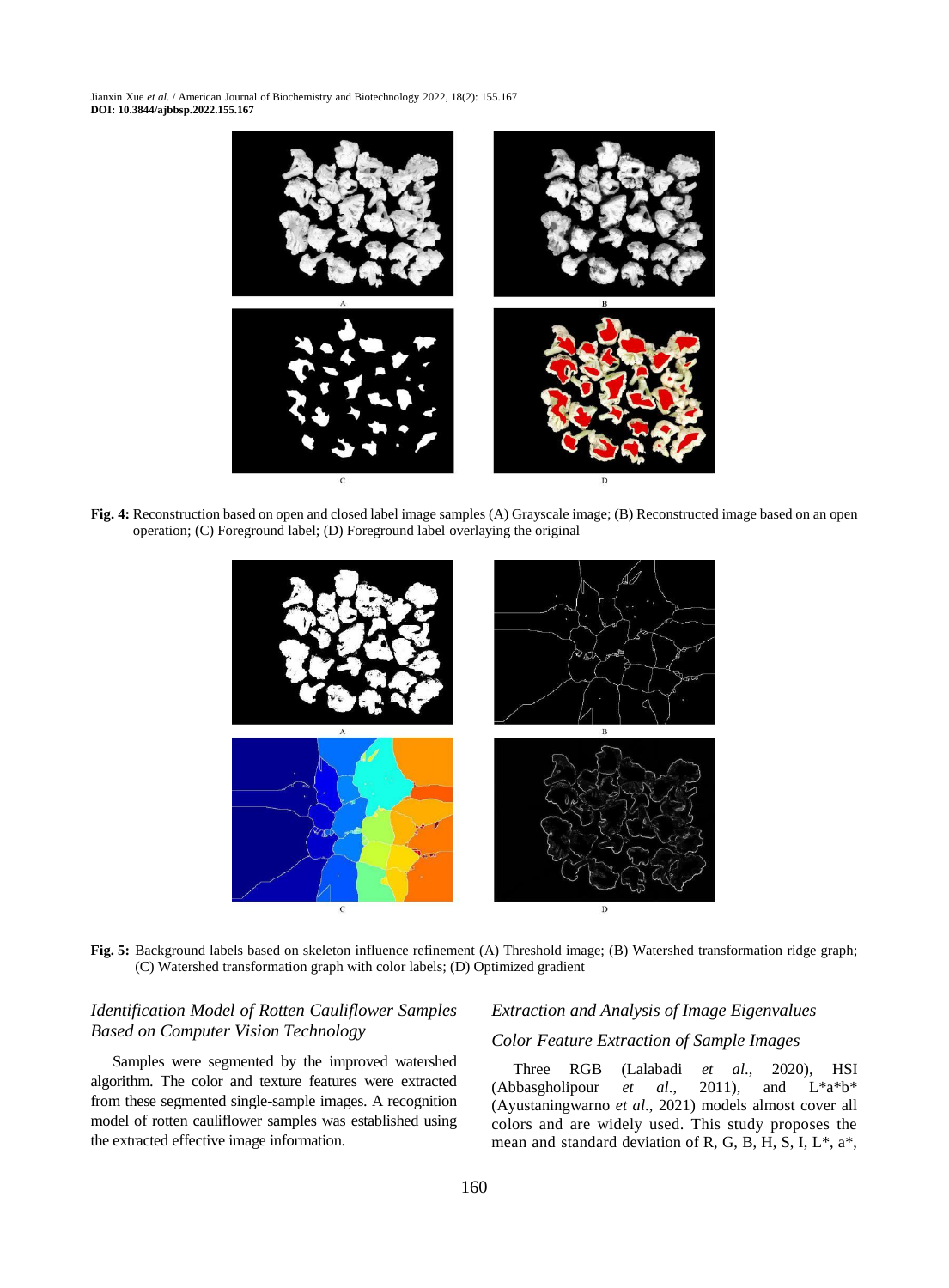and b\* color components to determine image colors. Figure 7 is the image of the three color models.

It can be seen from Table 1 that the rotten cauliflower samples had an average of H component variance, S component means, S component variance, I component mean, I component variance, and L\* component mean. L\* component variance and a\* component variance is close to the intact samples. Larger differences among R, G, B, H,  $a^*$ , and  $b^*$ components are more likely to be a high proportion of rotten regions in the samples. Thereby, the three primary colors, the tone, and the two high-brightness colors are very different. L\*, S and I components show close results. The reason is that the ambient brightness remains constant during the image acquisition.

#### *Extraction of Texture Eigenvalues*

Texture features represent the key information of the texture arrangement and surface structure of the subject. GLCM is a common method to extract texture features. Since the intact and rotten cauliflowers have different surface structures, the texture feature information is used to distinguish the integrity of cauliflowers. The closer the image pixel values are, the higher the energy value. The entropy represents the degree of chaos. Relevance represents the linearity of the grayscale image (Khojastehnazhand and Ramezani, 2020; Ansari *et al*., 2021). The texture feature of cauliflower energy, entropy, inertia moment, relevance, and inverse

difference moment extracted at 0°, 45°, 90°, and 135°, respectively, is as shown in Table2.

It can be seen from Table 2 that rotten cauliflower samples have the average moment of inertia and the relevant features at 0°, 45°, 90°, and 135° are close to those of intact samples. The average of energy, entropy, and inverse difference moment at 0°, 45°, 90°, and 135° are different. The reason may be because the extracted texture features are mostly from the rotten parts, or the irrelevant information in the background of the original sample image is cropped during image preprocessing. As the image size changes, the surface texture of samples also changes. The pixel size will change during sharpening, which is one of the reasons why the texture information changes.

#### *Extraction of Characteristic Parameters*

The analysis shows that there is little difference between intact and rotten cauliflower samples for H, S, and I components. The identification accuracy of rotten cauliflowers may be affected by the mean and variance of components R, G, B, H, S, I,  $L^*$ ,  $a^*$ , and  $b^*$ . The energy, entropy, the moment of inertia, relevance, and inverse moment at  $0^\circ$ ,  $45^\circ$ ,  $90^\circ$ , and  $135^\circ$  are used to distinguish the intact and rotten cauliflowers. Thereby, the RC algorithm and the CARS algorithm are used to optimize the characteristic parameters and the input analysis results of the three models are compared.



**Fig. 6:** Watershed segmentation of the original image (A) Background removal image; (B) The foreground, background, and ridge images overlaying the original image; (C) Color matrix of a watershed label; (D) Label matrix overlaying the original image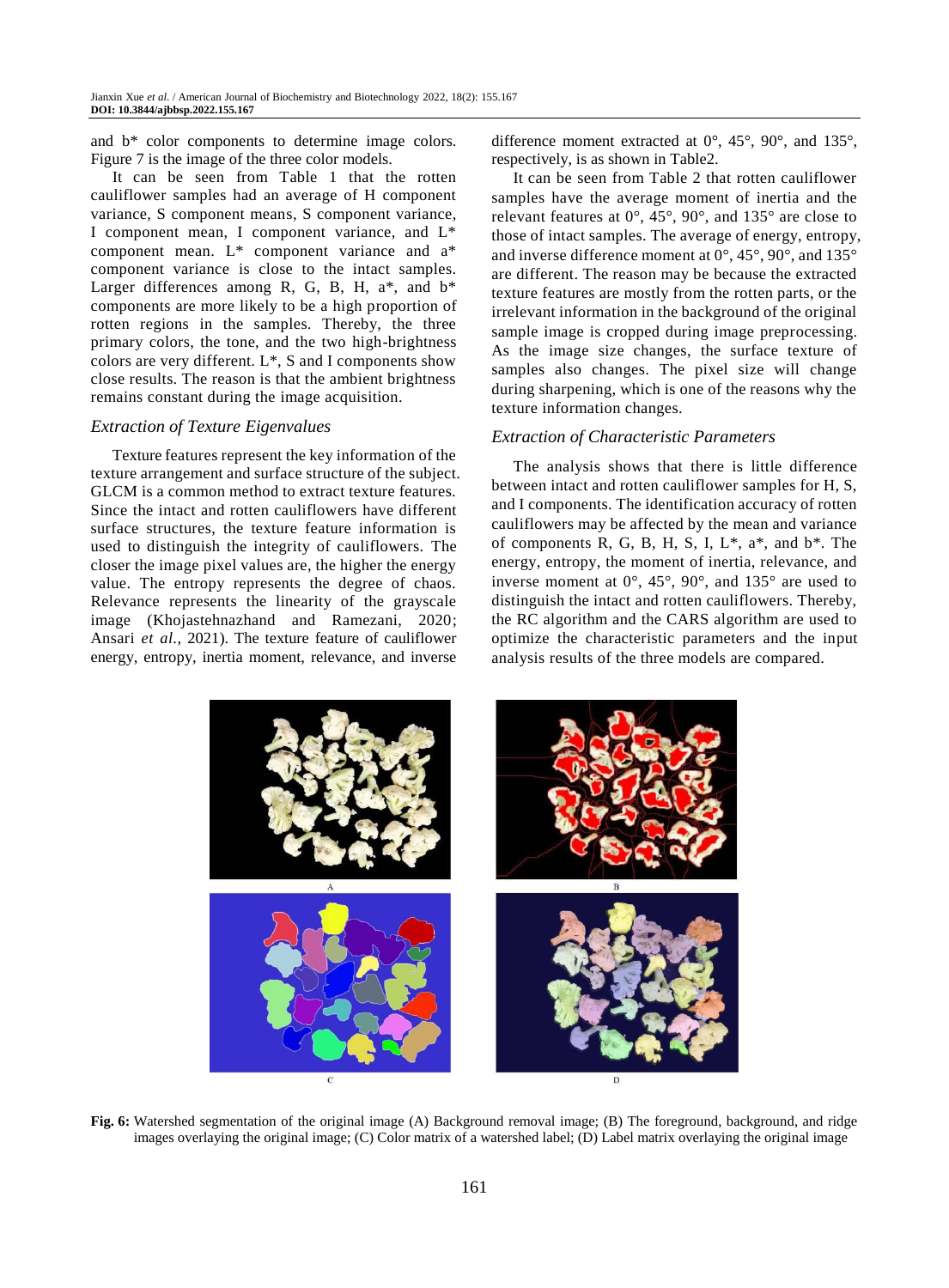

**Fig. 7:** Three color model images(A) RGB model; (B) HSI model; (C) L<sup>\*</sup>a<sup>\*b\*</sup> model

## *Characteristic Parameters Optimized by the RC Algorithm*

The RC algorithm (Huang *et al*., 2021) simplifies the original variables into multiple variables and the new feature variables contain effective information from the original spectral data, resulting in better prediction results than all-band variables. The mean and variance of components R, G and B, H, S and I and  $L^*$ , a\* and  $b^*$ , as well as the energy, entropy, moment of inertia, relevance, inverse difference moment in the four directions  $(0^{\circ}, 45^{\circ}, 90^{\circ}, \text{ and } 135^{\circ})$  are denoted by 1-38. The PLSR model is used to select the partial extremum of the regression coefficient. The feature parameters extracted are shown in Fig. 8. The feature parameters for 5, 6, 7,13, 15, 16, 18, 23, 24, 25, 28, 29, and 30, i.e., the variance of components G and B, the means of H,  $L^*$ , and  $b^*$ , the variance of  $L^*$  and  $b^*$ , the entropy at  $0^{\circ}$ , 45° and 90° and the moment of inertia at 45°, 90° and 135° are selected.

## *Characteristic Parameters Optimized by the CARS Algorithm*

The CARS algorithm selects a Partial Least Square (PLS) model for a smaller Root Mean Square Error of Cross-Validation (RMSECV) to obtain the extremum regression coefficient (Song *et al*., 2020). Figure 9 is the flowchart of feature parameters optimized by CARS. From Fig. 9, the total sampling is set to 50. Figure 9(A) shows the decrease of the image parameters at the beginning of 38 as the sampling progresses. Figure 9(B) shows that when the sample parameters are 18, the minimum value of RMSECV is 0.2776. Figure 9(C) reflects the relationship between sampling and regression coefficients. 14 feature parameters are retained when the sampling is 18. They are 7, 9, 14, 17, 18, 21, 22, 23, 25, 29, 32, 33, 35 and 36. The corresponding image parameters are the mean of H, I, and a\*, the variance of  $a^*$  and  $b^*$ , the energy at 90 $\degree$  and 135 $\degree$ , the entropy at 0 $\degree$ and 90°, the moment of inertia at 90°, the relevance at 45° and 90° and the inverse moment at 0° and 45°.

The Partial Least Squares Regression (PLSR) prediction model is established using the feature parameters and original parameters optimized by CARS and RC algorithms, respectively. The prediction results are shown in Table 3.

It can be seen from Tab. 3 that the image parameters optimized by the RC and the coefficient of determination (R²c) of the prediction set in the PLSR model are smaller than that of the prediction set of the original parameters. This may be because the local extrema of the regression coefficient related to how to distinguish whether the cauliflowers are rotted or not are fully selected.

#### *Establishment of the Discriminant Model*

#### *The ELM Discriminant Model*

The intact and rotten cauliflowers take labels 1 and 2 as the input parameters, respectively. The maximum deviation is set to 0.5. The feature parameters of 162 samples optimized by CARS are used as the correction set of ELM (Song *et al*., 2018) for regression operation. The neurons in the ELM hidden layer are set to 38. The label values of 55 samples are predicted by the Sigmoidal activation function and the distinguishing results are shown in Table 4.

The identification results show that there are 3 misjudgments for the intact cauliflower samples with an accuracy rate of 90% and 2 misjudgments for the rotten cauliflower samples with an accuracy rate of 92%. The overall accuracy rate is 90.9%. In the cauliflower samples, the predicted inputs for the three misjudgments in cauliflower samples are close to 1.5. Friction or corrosion on the surface of the cauliflower can cause browning and the rotten samples are misjudged. If a rotten sample is misjudged as intact, it may be the result of occasional errors in image processing.

#### *The PLS-DA Discriminant Model*

PLS-DA is a statistical method for stepwise multiple regression and it extracts the principal components for linear analysis and effectively predicts the results (Ansari *et al*., 2021). The absolute coefficient (R²c) of the calibration set model for the intact and rotten samples is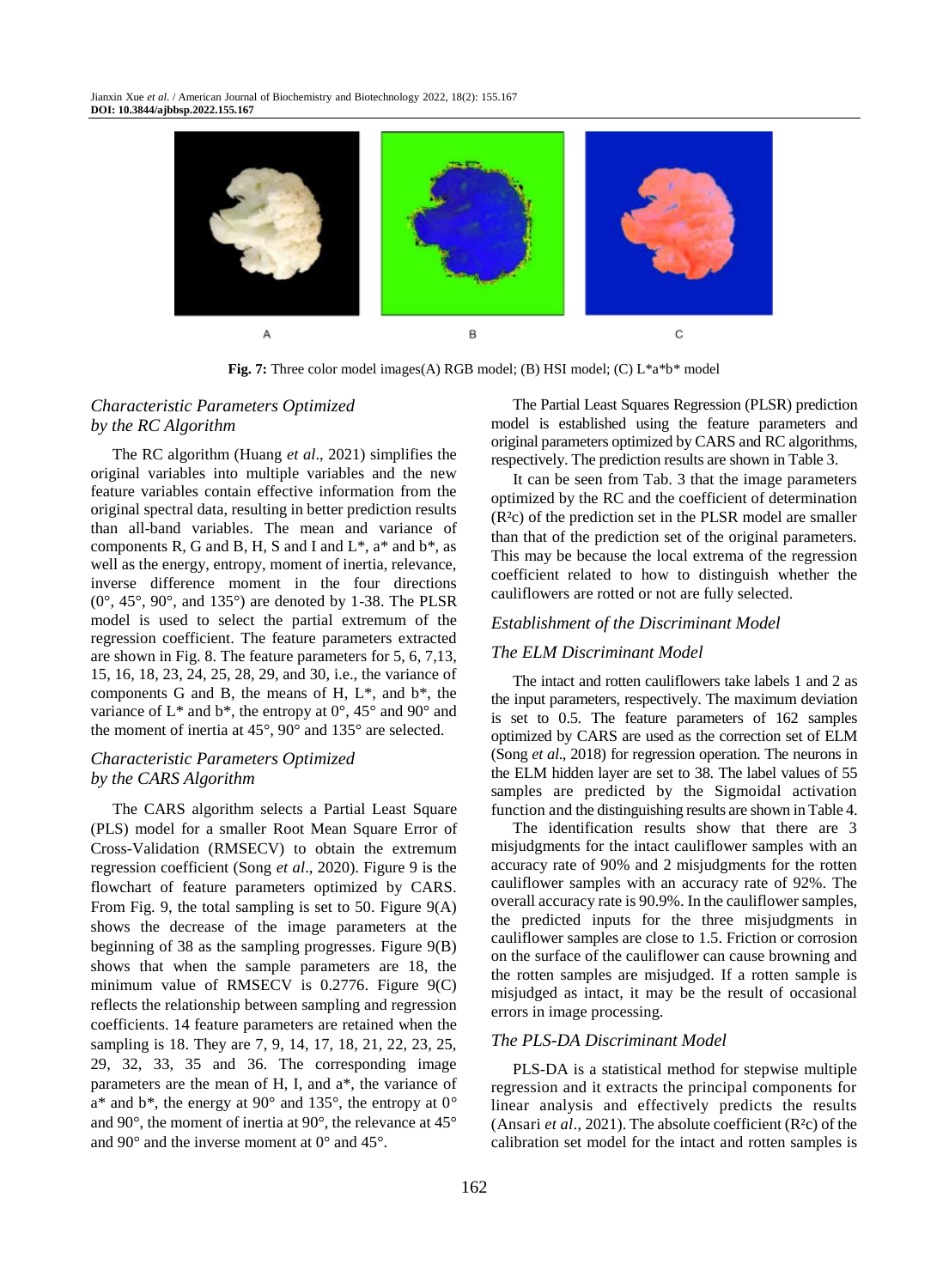0.7576 and the Root Means Square Error of Calibration (RMSEC) is 0.2446, indicating that the PLS-DA model could effectively predict the variety of samples. The identification results are shown in Table 5.

It can be seen from the identification results that there is one misjudgment for the intact cauliflower samples and the accuracy is 97%. There are 2 misjudgments for the rotten cauliflower samples and the accuracy rate is 92%. The overall accuracy rate is 95%. The identification accuracy of the linear PLS-DA model is higher than that of the non-linear ELM prediction model. The reason for this misjudgment may also be the insufficient modeling sample numbers and limited prediction range.

## *Identification of Rotting Degree of Cauliflowers*

Computer vision technology was used to identify the degree of rotten cauliflower samples. There were three levels based on the size of the rotting areas of the cauliflower samples. Level 0 indicates no rotting. Level 1 indicates the rotting area is 0-25% of the total. Level 2 indicates the rotting area is 25%-50% of the total (Lin *et al.,* 2017; Zhang *et al.,* 2016).



**Fig. 8**: Results of RC method for optimizing characteristic parameters



**Fig. 9:** Process diagram of CARS method for optimizing feature parameters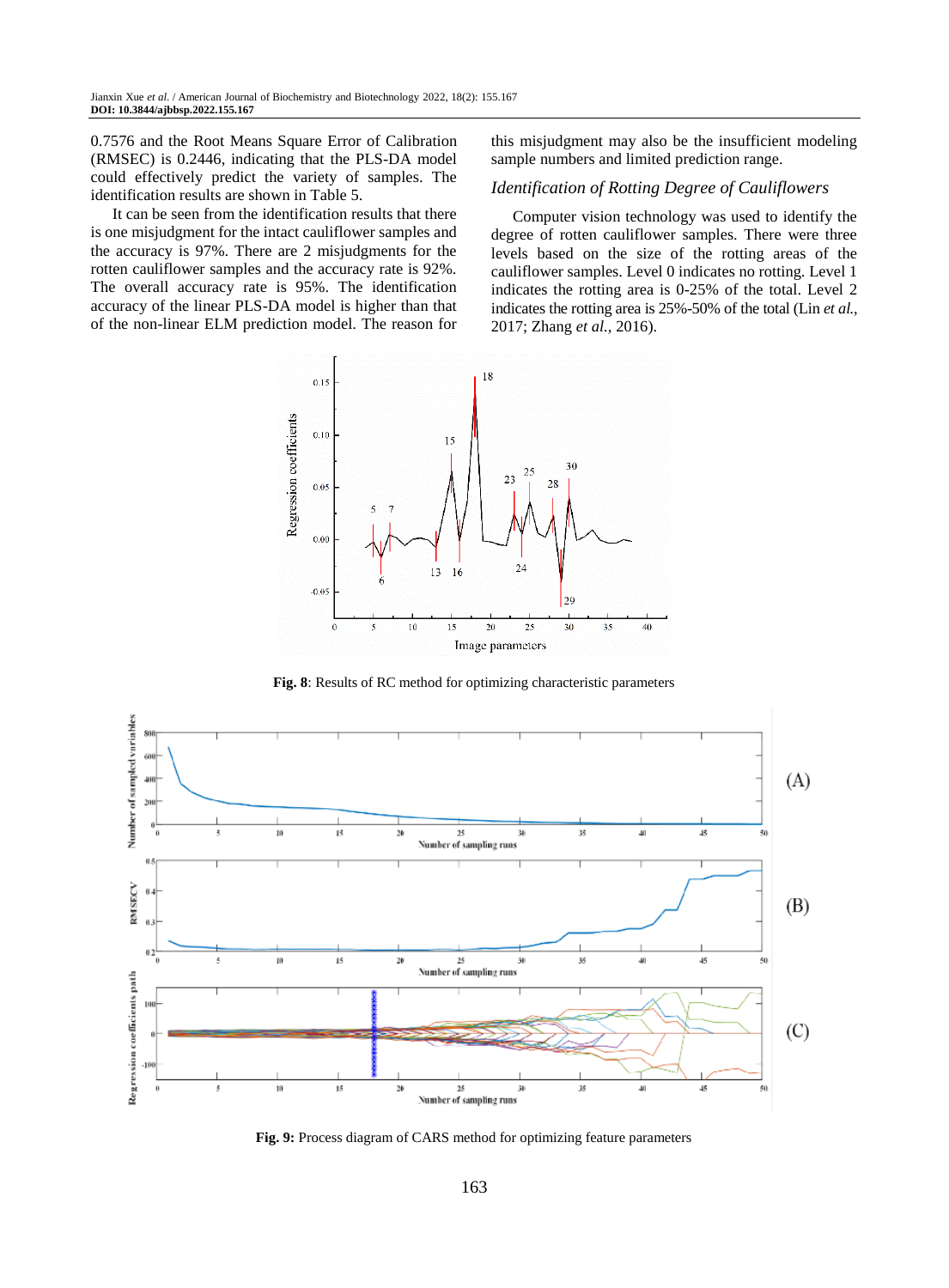Jianxin Xue *et al*. / American Journal of Biochemistry and Biotechnology 2022, 18(2): 155.167 **DOI: 10.3844/ajbbsp.2022.155.167**



**Fig. 10:** Identification diagram of rotten samples at all levels. (1-4) Level 0: Rotting samples. (5-8) Level 1: Rotting samples. (9-12) Level 2: Rotting samples

| <b>Table 1:</b> Average of sample color features |                        |  |
|--------------------------------------------------|------------------------|--|
|                                                  | Type of color features |  |
|                                                  |                        |  |

| Type of color features |          | Rotting sample parameters | Good sample parameters |
|------------------------|----------|---------------------------|------------------------|
| R                      | Mean     | 79.9906                   | 56.3856                |
|                        | Variance | 39.2385                   | 49.2932                |
| G                      | Mean     | 73.7602                   | 53.1787                |
|                        | Variance | 36.8941                   | 47.9928                |
| B                      | Mean     | 63.5998                   | 49.2553                |
|                        | Variance | 31.2630                   | 42.8141                |
| H                      | Mean     | 0.6223                    | 0.7624                 |
|                        | Variance | 0.1691                    | 0.1779                 |
| S                      | Mean     | 0.1008                    | 0.0762                 |
|                        | Variance | 0.0336                    | 0.0212                 |
| I                      | Mean     | 0.2839                    | 0.2075                 |
|                        | Variance | 0.1400                    | 0.1829                 |
| $L^*$                  | Mean     | 29.2080                   | 26.0852                |
|                        | Variance | 16.2916                   | 19.3785                |
| $a^*$                  | Mean     | 1.1039                    | 0.6471                 |
|                        | Variance | 0.5455                    | 0.3628                 |
| $h^*$                  | Mean     | 6.1078                    | 2.3772                 |
|                        | Variance | 4.1439                    | 3.5655                 |

The intactness of the two groups of cauliflowers is first identified by computer vision technology. The edge and feature areas of rotten cauliflower samples are identified by the "Sobel" operator and the region growing algorithm (Xue *et al*., 2015). Figure 10 is the identification image of rotting samples at different levels. Figure 10 (2, 4, 6, 8, 10, and 12) could better identify the size of the rotting areas of the samples. There are 120 rotten cauliflower samples with Level 0, 64 rotten samples with Level 1, and 33 rotten samples with Level 2. Combined with the region-growing algorithm, the Sobel operator can accurately identify the size, location, and shape of the feature areas.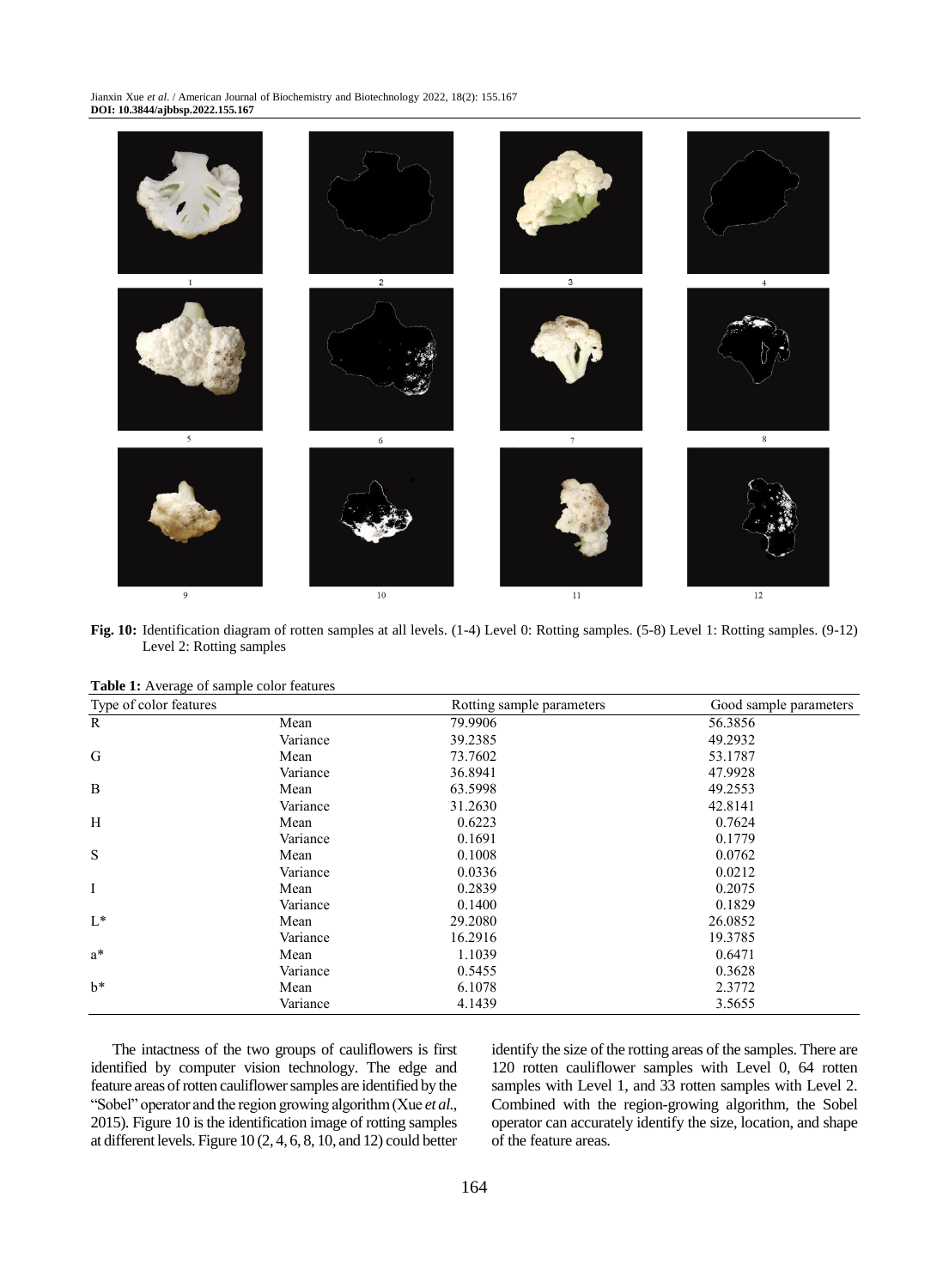| Types of texture features |              | Good sample parameter | Rotting sample parameter |
|---------------------------|--------------|-----------------------|--------------------------|
| Energy                    | $0^{\circ}$  | 0.5712                | 0.3239                   |
|                           | $45^{\circ}$ | 0.5465                | 0.2958                   |
|                           | $90^\circ$   | 0.5684                | 0.3220                   |
|                           | $135^\circ$  | 0.5449                | 0.2925                   |
| Entropy                   | $0^{\circ}$  | 1.4713                | 2.4260                   |
|                           | $45^{\circ}$ | 1.5983                | 2.6508                   |
|                           | $90^\circ$   | 1.5008                | 2.4680                   |
|                           | $135^\circ$  | 1.6048                | 2.6157                   |
| Moment of inertia         | $0^{\circ}$  | 3.4215                | 3.5632                   |
|                           | $45^{\circ}$ | 5.5773                | 5.8906                   |
|                           | $90^\circ$   | 3.4612                | 3.5839                   |
|                           | $135^\circ$  | 6.2736                | 6.5541                   |
| Correlation               | $0^{\circ}$  | 0.0309                | 0.0344                   |
|                           | $45^{\circ}$ | 0.0296                | 0.0324                   |
|                           | $90^\circ$   | 0.0314                | 0.0344                   |
|                           | $135^\circ$  | 0.0290                | 0.0320                   |
| Balance moment            | $0^{\circ}$  | 0.5708                | 0.3225                   |
|                           | $45^{\circ}$ | 0.5458                | 0.2940                   |
|                           | $90^\circ$   | 0.5678                | 0.3204                   |
|                           | $135^\circ$  | 0.5442                | 0.2906                   |

| Table 2: Average values of texture features of samples |
|--------------------------------------------------------|
|--------------------------------------------------------|

**Table 3:** Average of the texture features of samples and the prediction results of the PLSR model established by different parameter optimization methods

| Method of optimizing parameters | Calibration set |           | Prediction set |           |
|---------------------------------|-----------------|-----------|----------------|-----------|
|                                 | $R^2c$          | $RMSEC$ % | $R^2p$         | $RMSEP\%$ |
| The original parameters         | 0.7074          | 0.2657    | 0.5702         | 0.3251    |
| RC                              | 0.6108          | 0.3065    | 0.5292         | 0.3402    |
| CARS                            | 0.7253          | 0.2574    | 0.5751         | 0.3232    |

#### **Table 4:** ELM model discrimination results

| Cauliflower category       | Number   | Number of mistakes | Accuracy rate/ $\%$ |
|----------------------------|----------|--------------------|---------------------|
| Good sample                | 30       |                    | 90.0                |
| Rotting sample             | <u>_</u> |                    | 92.0                |
| Good sample+Rotting sample | ັ້       |                    | 90.9                |

#### **Table 5:** PLS-DA model discrimination results

| Cauliflower category           | Number | Number of mistakes | Accuracy rate/% |
|--------------------------------|--------|--------------------|-----------------|
| Good sample                    |        |                    |                 |
| Rotting sample                 |        |                    |                 |
| Good sample $+$ Rotting sample |        |                    |                 |

## **Conclusion**

An improved watershed segmentation algorithm is used to realize the segmentation of interconnected cauliflowers. On this basis, the PLS-DA model is established by the three-color models, GLCM, and two feature extraction algorithms (RC and CARS), and the optimal discriminant model is determined. Finally, the "Sobel" operator and region growing algorithm is used to detect the size and location of the rotting areas of cauliflower samples. This study theoretically supports and establishes the isolation of adherent clean cauliflowers and the identification of rotten cauliflowers.

However, computer vision technology can only

classify and detect the samples in the middle and late stages of infection. In future work, machine vision technology and spectral detection technology will be used to realize the early detection and classification of cauliflower samples in the early stage of infection. The color identification of rotting areas of cauliflower requires further research to determine the type of disease infection so that the nondestructive and rapid identification of rotting cauliflowers can be improved.

## **Acknowledgment**

This study was supported by the National Natural Science Foundation of China (No. 31801632) and the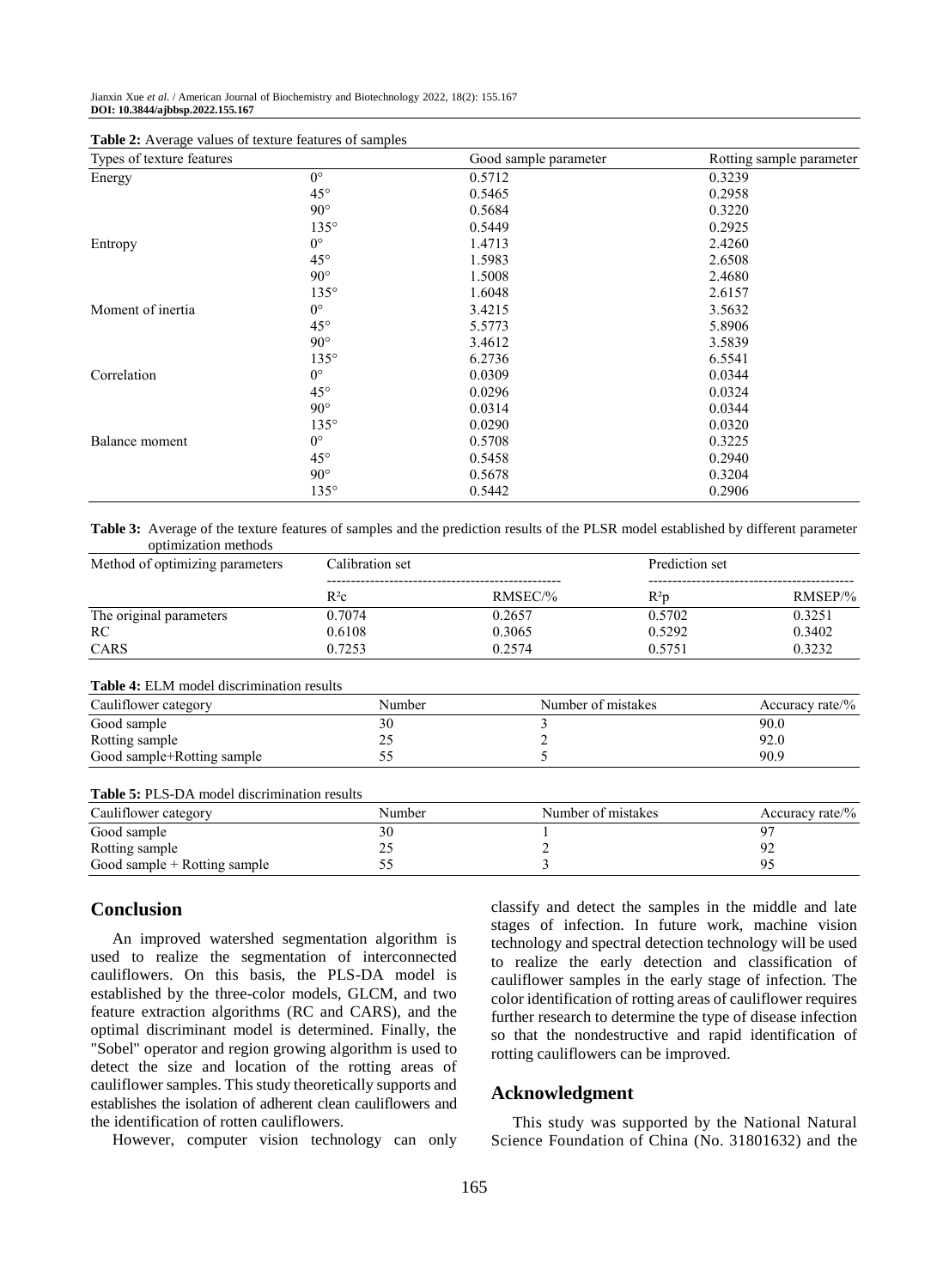Science and Technology Innovation Foundation of Shanxi (No. 2019L0396).

## **Author's Contributions**

**Jianxin Xue and Liang Huang:** Designed and performed the experiments and work.

**Zezhen Li**, **Bingyu Mu**, **Kai Wang, and Zihui Li:** Participated to collect the materials related to the experiment.

**Haixia Sun and Huamin Zhao:** Designed the experiments and revised the manuscript.

## **Ethics**

The authors declare their responsibility for any ethical issues that may arise after the publication of this manuscript.

## **References**

- Abbasgholipour, M., Omid, M., Keyhani, A., & Mohtasebi, S. S. (2011). Color image segmentation with genetic algorithm in a raisin sorting system based on machine vision in variable conditions. Expert Systems with Applications, 38(4), 3671-3678. doi.org/10.1016/j.eswa.2010.09.023
- Ananthanarayana, T., Ptucha, R., & Kelly, S. C. (2020). Deep learning-based fruit freshness classification and detection with CMOS image sensors and edge processors. Electronic Imaging, 2020(12), 172-1. [doi.org/10.2352/ISSN.2470-1173.2020.12.FAIS-172](https://doi.org/10.2352/ISSN.2470-1173.2020.12.FAIS-172)
- Ansari, N., Ratri, S. S., Jahan, A., Ashik-E-Rabbani, M., & Rahman, A. (2021). Inspection of paddy seed varietal purity using machine vision and multivariate analysis. Journal of Agriculture and Food Research, 3, 100109. [doi.org/10.1016/j.jafr.2021.100109](https://doi.org/10.1016/j.jafr.2021.100109)
- Ayustaningwarno, F., Fogliano, V., Verkerk, R., & Dekker, M. (2021). Surface color distribution analysis by computer vision compared to sensory testing: Vacuum fried fruits as a case study. Food Research International, 143, 110230. [doi.org/10.1016/j.foodres.2021.110230](https://doi.org/10.1016/j.foodres.2021.110230)
- Boumail, A., Salmieri, S., St-Yves, F., Lauzon, M., & Lacroix, M. (2016). Effect of antimicrobial coatings on microbiological, sensorial, and physic-chemical properties of pre-cut cauliflowers. Postharvest Biology and Technology, 116, 1-7. [doi.org/10.1016/j.postharvbio.2015.12.017](https://doi.org/10.1016/j.postharvbio.2015.12.017)
- Costa, L., Ampatzidis, Y., Rohla, C., Maness, N., Cheary, B., & Zhang, L. (2021). Measuring pecan nut growth utilizing machine vision and deep learning for a better understanding of the fruit growth curve. Computers and Electronics in Agriculture, 181, 105964. [doi.org/10.1016/j.compag.2020.105964Get](https://doi.org/10.1016/j.compag.2020.105964)
- Gao, Y., Guo, J., Li, X, Lei, M., Lu, J., & Tong, Y. (2019). Instance-level segmentation method for group pig images based on deep learning. Transactions of the Chinese Society for Agricultural Machinery, 50(4), 179-187
- Giuffrida, F., Agnello, M., Mauro, R. P., Ferrante, A., & Leonardi, C. (2018). Cultivation under salt stress conditions influences the postharvest quality and glucosinolate content of fresh-cut cauliflower. Scientia Horticulturae, 236, 166-174. [doi.org/10.1016/j.scienta.2018.03.049](https://doi.org/10.1016/j.scienta.2018.03.049)
- Guo, G. (2020). Automatic detection of image features based on self-classification and color space transformation. Automation and Instrumentation, 8, 33-36. doi.org/10.14019/J.CNKI.1001-9227.2020.08.033
- He, A., Cheng, X., Liao, L., & Cheng, P. (2020). An improved watershed method for remote sensing image segmentation coupling H-minima with mathematical morphology. Journal of East China University of Technology (Natural Science), 43(4), 396-400.
- Huang, L., Xue, J., & Mu, B. (2021). Rapid detection of glucosinolates in cauliflower based on visible/Nearinfrared spectroscopy. Modern Food Science and Technology, 37(4), 269-274,310.

doi.org/10.13982/j.mfst.1673-9078.2021.4.0874

- Ismail, N., & Malik, O.A. (2021). Real-time visual inspection system for grading fruits using computer vision and deep learning techniques. Information Processing in Agriculture, doi.org/10.1016/j.inpa.2021.01.005
- Khojastehnazhand, M., & Ramezani, H. (2020). Machine vision system for classification of bulk raisins using texture features. Journal of Food Engineering, 271, 109864. doi.org/10.1016/j.foodeng.2019.109864
- Lalabadi, H. M., Sadeghi, M., & Mireei, S. A. (2020). Fish freshness categorization from eyes and gills color features using multi-class artificial neural network and support vector machines. Aquacultural Engineering, 90, 102076. doi.org/10.1016/j.aquaeng.2020.102076
- Li, C., Zhang, S., Sun, H., Chen, C., Xing, S., & Zhao, X. (2019a). Walnut appearance defect detection based on computer vision. Modern Food Science and Technology, 35(8), 246-253. doi.org/10.13982/j.mfst.1673-9078.2019.8.035
- Li, J., Luo, W., Wang, Z., & Fan, S. (2019b). Early detection of decay on apples using hyperspectral reflectance imaging combining both principal component analysis and improved watershed segmentation method. Postharvest Biology and Technology, 149, 235-246. doi.org/10.1016/j.postharvbio.2018.12.007
- Lin, H., Chen, L., Kong, X., & Xi, Y. (2017). Effects of packaging on desiccation-induced browning and cellular ultrastructure of the pericarp of longan fruits during storage. Transactions of the CSAE, 23(12), 237-241.